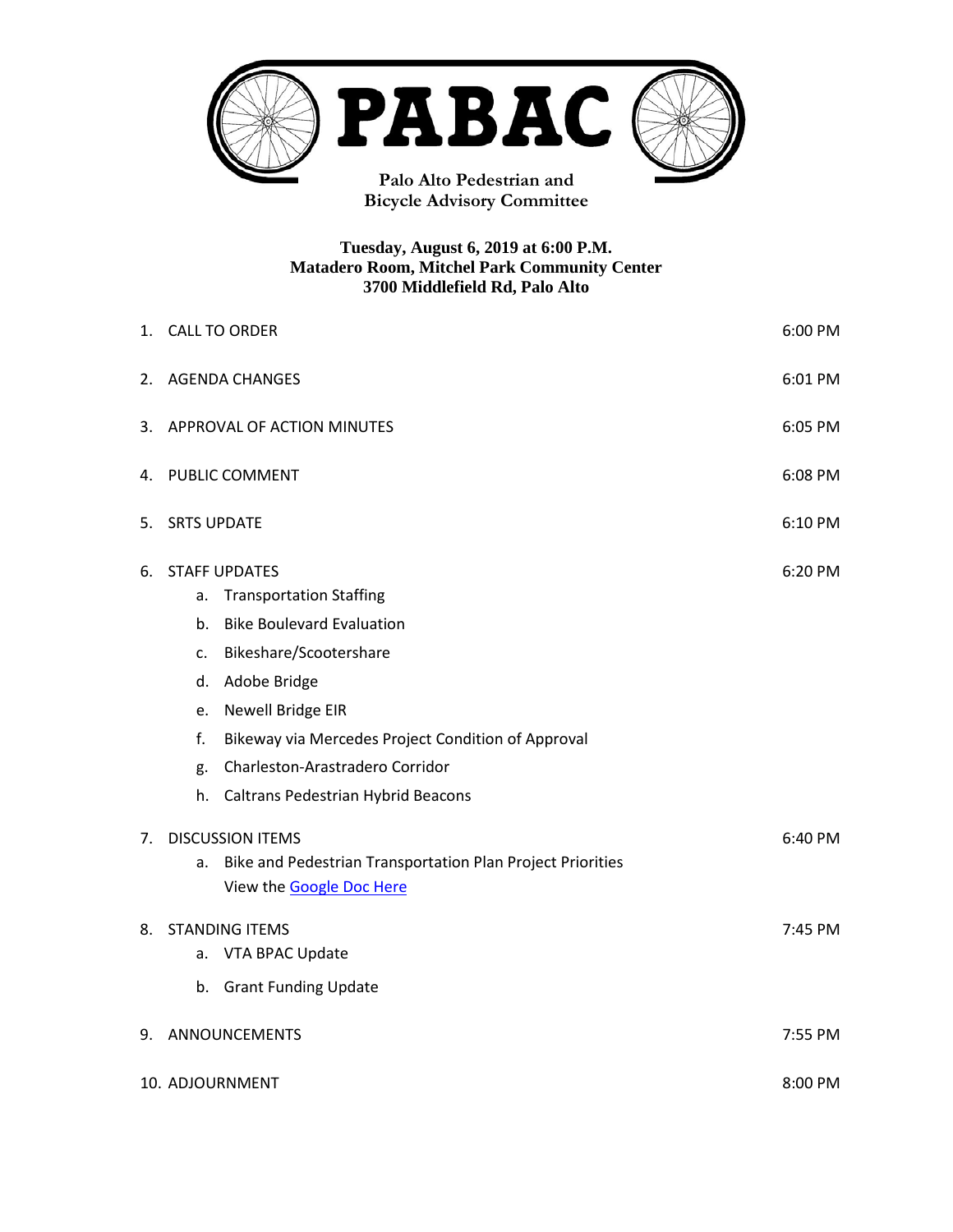| $\mathbf{1}$<br>$\overline{2}$                  |                                          | <b>PABAC</b>                                                           |  |  |  |
|-------------------------------------------------|------------------------------------------|------------------------------------------------------------------------|--|--|--|
| 3<br>Palo Alto Pedestrian and<br>$\overline{4}$ |                                          |                                                                        |  |  |  |
| 5                                               | <b>Bicycle Advisory Committee</b>        |                                                                        |  |  |  |
| 6                                               |                                          |                                                                        |  |  |  |
| $\tau$                                          | <b>Tuesday, June 4, 2019</b>             |                                                                        |  |  |  |
| 8                                               | 6:00 P.M.                                |                                                                        |  |  |  |
| 9                                               |                                          |                                                                        |  |  |  |
| 10                                              | <b>COMMUNITY MEETING ROOM, CITY HALL</b> |                                                                        |  |  |  |
| 11                                              |                                          | 250 Hamilton Avenue, Palo Alto, CA                                     |  |  |  |
| 12                                              |                                          |                                                                        |  |  |  |
| 13                                              |                                          |                                                                        |  |  |  |
| 14                                              | <b>Members Present:</b>                  | Eric Nordman (Chair), Ken Joye (Vice Chair), Bruce Arthur, Bill        |  |  |  |
| 15                                              |                                          | Courington, David Hirsch, Art Liberman, Robert Neff, Rob Robinson,     |  |  |  |
| 16                                              |                                          | Steve Rock, Jane Rosten,                                               |  |  |  |
| 17                                              |                                          |                                                                        |  |  |  |
| 18                                              | <b>Members Absent:</b>                   | Ann Crichton, Cedric de la Beaujardiere, Kathy Durham, Paul Goldstein, |  |  |  |
| 19                                              |                                          | Richard Swent, Bill Zauman                                             |  |  |  |
| 20                                              |                                          |                                                                        |  |  |  |
| 21                                              | <b>Staff Present:</b>                    | Sylvia Star-Lack, Rosie Mesterhazy, Shrupath Patel                     |  |  |  |
| 22<br>23                                        | Guest:                                   | Alan Wachtel                                                           |  |  |  |
| 24                                              |                                          |                                                                        |  |  |  |
| 25                                              | 1.                                       | <b>CALL TO ORDER</b> at 6:00 p.m.                                      |  |  |  |
| 26                                              | 2.                                       | <b>AGENDA CHANGES</b>                                                  |  |  |  |
| 27                                              | None                                     |                                                                        |  |  |  |
| 28                                              | 3.                                       | <b>APPROVAL OF ACTION MINUTES</b>                                      |  |  |  |
| 29                                              | <b>MOTION</b>                            |                                                                        |  |  |  |

 Motion by Mr. Rock, seconded by Mr. Robinson, to approve the minutes of the April 2, 2019, meeting as presented. Motion passed 6-0 with 3 abstaining.

#### **4. PUBLIC COMMENT**

 Mr. Rock noted the bike parking in the parking lot near CVS on Middlefield Road was almost full prior to the meeting. Another parking area may be needed. Mr. Robinson added that the bike area is now reflective covered.

#### **5. SRTS UPDATE**

### **a. Recap of June 3rd Council Study Session**

 Ms. Mesterhazy reported she shared data, similar to the data she presented to PABAC, with the Council.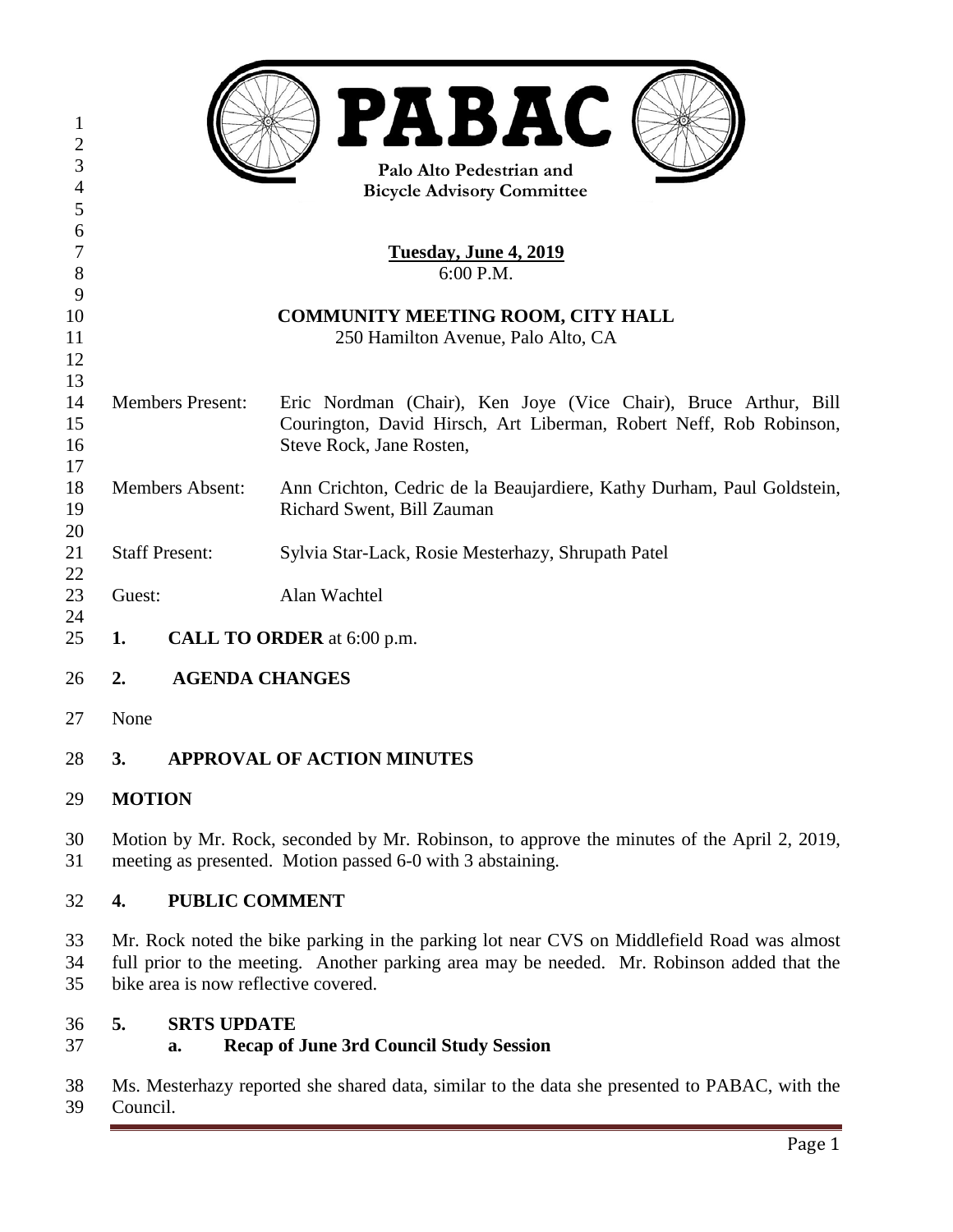In response to questions from PABAC members, Ms. Mesterhazy indicated the Council suggested gamification to encourage students to utilize alternate modes for commuting to school; however, gamification is not necessarily a strategy staff wishes to utilize. A 1-3 percent increase each year is a significant increase. Students need to have more of a presence in the Safe Routes to School partnership. Ms. Star-Lack added that parents have discouraged the use of prizes for younger children.

## **b. Stanford GUP Update**

 Ms. Star-Lack noted the agreement between Stanford University and PAUSD regarding the General Use Permit may not be fulfilled. The County has released recommended conditions of approval for the project, and Safe Routes to School is mentioned in some of the conditions. If development on the Stanford University campus causes PAUSD to redraw attendance boundaries, the changes will impact identified suggested routes to school. The proposed conditions of approval require Stanford University to pay for an analysis of routes and infrastructure and to pay its fair share of infrastructure changes such crossing guards.

#### **c. Bike to Work Day and BAFW Bash Recap**

 Ms. Mesterhazy advised that 2,400 bicycles visited the four energizer stations. The bash was well attended and encouraged Redwood City to hold its own bash. Eighty students attended a bike to breakfast event at Hanover while 197 students visited the station at Bryant and Lowell. City bikes were available for staff to bike to the employee bike picnic. Approximately 90 volunteers participated at each energizer station and the bash.

 Ms. Mesterhazy announced she would bike from Santa Cruz to San Luis Obispo to raise funds for organizations that are working to stop climate change.

### **d. Clarke Avenue Bridge Opening & AVID Student Program**

 Ms. Mesterhazy related that staff with the help of students created an East Palo Alto Walk and Roll Map. Staff and 16-20 students biked from Greene, over the Newell Bridge and the new 101 Bridge, to East Palo Alto. East Palo Alto officials were present to welcome and encourage students to bike.

 In reply to inquiries, Ms. Mesterhazy reported the cost of the Newell Bridge project was approximately \$14 million. The Achievement Via Individual Determination (AVID) program is similar to a college preparatory program for students who may be the first college graduates in their families. Safe Routes to School maps do not include routes to private schools. When a private school contacts staff about beginning a Safe Routes to School program, staff supports the school's efforts as much as possible and encourages private schools to use already published map resources.

#### **6. STAFF UPDATES:**

# **a. Bike Boulevard Evaluation in August**

 Ms. Star-Lack reported staff will prepare a staff report that includes the data promised to the public for a City Council meeting. The date of the presentation to the Council has not been set.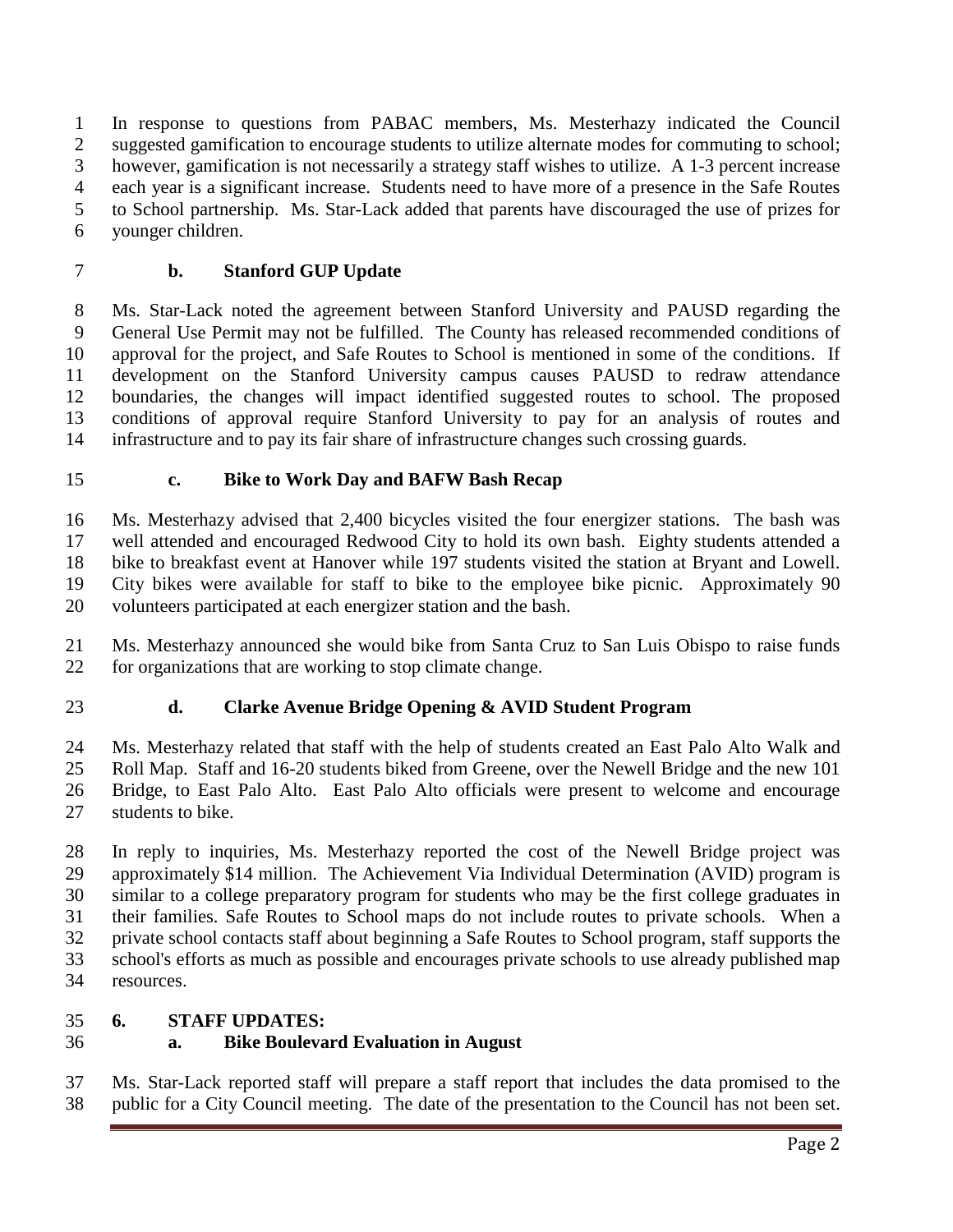Essentially, the staff report will review Phase I items that were built, the components that worked well and didn't work well, lessons learned, and future actions. A decision has not been made to present the staff report to PABAC prior to the Council meeting.

### **b. Bikeshare/Scootershare Update**

 Mr. Patel advised that the City Manager's Office is reviewing draft guidelines, a permit application, and a City process for reviewing and approving/denying applications. Once approved, the documents will be placed on the website, and staff will begin receiving applications.

 In answer to queries, Mr. Patel indicated he has reviewed guidelines and processes of other cities as well as reports from national organizations. Permits will limit the number of devices a vendor may place in the City. If demand is sufficient, staff may increase the number of devices for vendors. Ms. Star-Lack reported staff is not actively coordinating with Stanford University but has been in contact with Stanford Research Park. Staff there are interested in having devices capable of traveling up the hill. Mr. Patel added that vendors have stated Stanford University is interested in a bikeshare/scootershare program. The vendors will have to obtain permission from Stanford University to place devices on Stanford University property. The guidelines will state riding devices on sidewalks is prohibited. In addition, vendors will have to educate the community regarding proper use of devices. Staff will work with the permitted vendors to distribute devices around the City. Users will be able to return the devices anywhere. Mr. Patel advised that he has spoken with Mountain View and Menlo Park, but they are still developing their pilot programs. Because Mountain View is limiting its pilot program to bikes, a smaller number of vendors are interested in the Mountain View program. Ms. Star-Lack clarified that the vendor is responsible for picking up devices returned in Mountain View and redistributing them. The City Manager's Office can change or end the pilot program and suspend a vendor's permit during the pilot program.

### **c. Staffing Update**

 Ms. Star-Lack related that she will interview candidates for the Senior Planner position in the next two weeks. Interviews for Chief Transportation Official (CTO) have occurred, but she is not aware of the results of those interviews. The most recent news is that hopefully a new CTO will be onboard in July. Within the fiscal year 2019-2020 proposed budget, staff has requested the two part-time positions on the Safe Routes to School team be converted to one full-time Safe Routes to School Coordinator position. If the Coordinator position is approved, staff will seek someone with a planning or engineering background.

### **d. Adobe Bridge Status**

 Ms. Star-Lack read an email from a Public Works engineer, stating Caltrans has approved the project design and issued the right-of-way certification on May 29. Staff anticipates Caltrans approval of an encroachment permit and the E-76 in June or July. If the E-76 approval is received as anticipated, the project can be released for bids in July or August with construction potentially beginning in the fall of 2019 and ending by the winter of 2020. The East Palo Alto bridge received its approvals more quickly because the bridge design with a center support is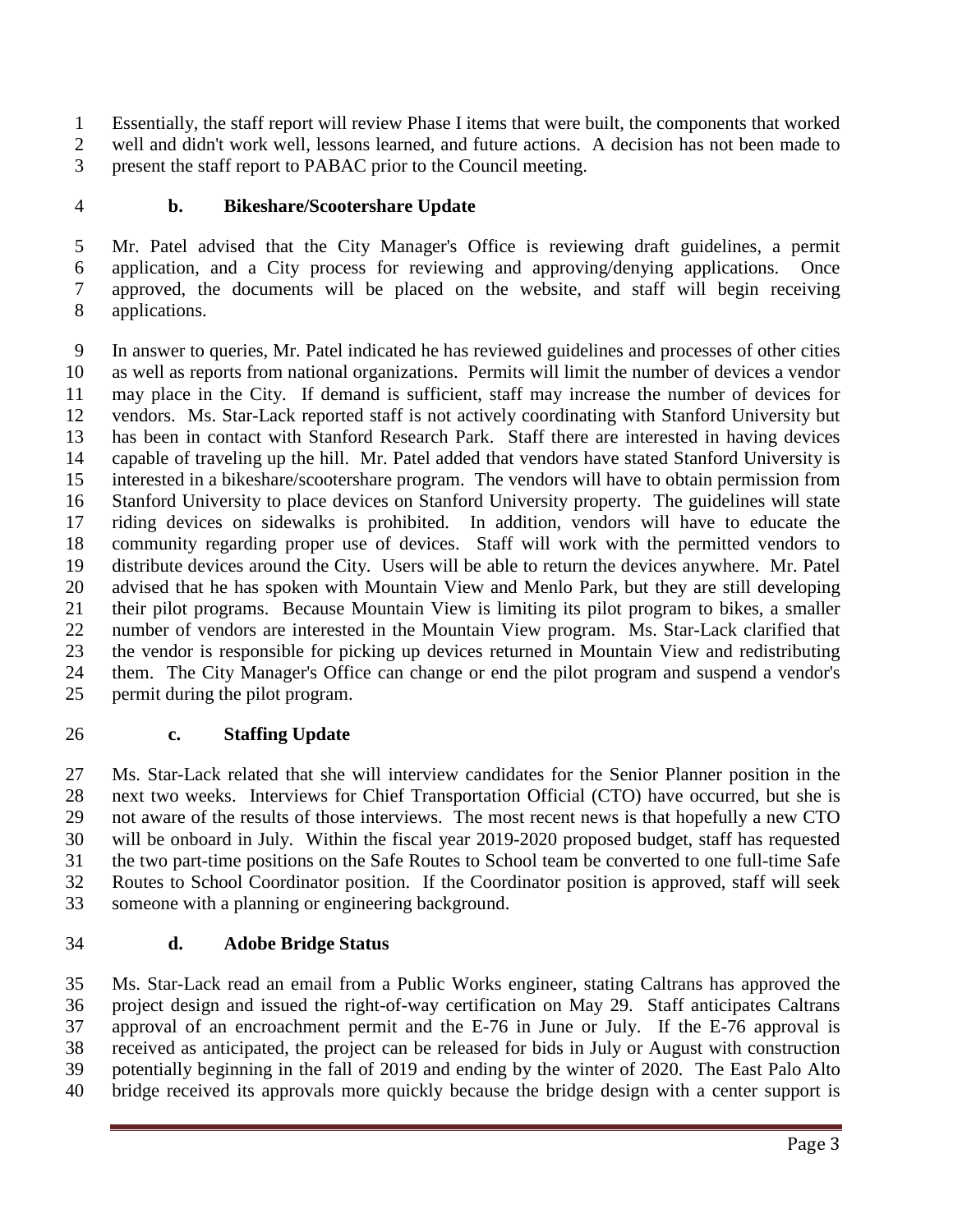standard. Palo Alto's Adobe Bridge design does not include a center support, and Highway 101 will have to be closed overnight for installation of the bridge's center section. In addition, the location of the Adobe Bridge requires coordination with multiple jurisdictions.

#### **e. Newell Bridge EIR**

 Ms. Star-Lack noted the public comment period for the Environmental Impact Report (EIR) has opened. Public meetings will be held to obtain comments. The bridge will have 14-foot lanes with sharrows. The bridge could be striped as 10-foot lanes with a shoulder.

In response to inquiries from PABAC, Ms. Star-Lack indicated design probably is not underway

because a preferred design has not been selected. The project manager will provide information

about the cost estimate and increases in construction costs.

 PABAC members remarked that a 4-foot shoulder would be sufficient for a bike lane and that the sidewalk width could be reduced by 1 foot to increase the shoulder width to 5 feet. Mr. Robinson preferred to take the road rather than travel in a bike lane. Mr. Neff noted the traffic volume on Newell is currently 3,400. Newell is a busy street for a shared lane. Having bicyclists merge before the intersection is a bad design.

#### **7. DISCUSSION ITEMS:**

# **a. Bike and Pedestrian Transportation Plan Project Priorities**

 Following a discussion of the best way to categorize the list of projects and programs, including by theme, value, bike plan versus bike boulevard, and use of the 2012 criteria and whether to use cost and feasibility as factors, PABAC members agreed to form a subcommittee that will categorize the list using the categories and criteria developed for the 2012 Bicycle and Pedestrian Transportation Plan. Messrs. Arthur, Joye, Neff, and Nordman and Ms. Rosten volunteered to serve as members of the subcommittee. PABAC members shared their rationale for proposing each of the projects and programs. Ms. Star-Lack noted a pedestrian hybrid beacon will be installed across El Camino at Olive to improve access to the Palo Alto Square cinema; the protected intersection at Embarcadero and El Camino is on hold because of the grade separation discussion; bike lane improvements along Hanover are included in the recommended conditions of approval for the Stanford University GUP; construction of the Adobe Creek Bridge should begin soon; and Caltrans will install a pedestrian hybrid beacon at El Camino Real and College Avenue.

### **8. STANDING ITEMS:**

### **a. VTA BPAC Update**

 Mr. Neff reported County Supervisors were scheduled to approve funding for striping improvements for Page Mill/280 in May. BPAC has discussed a process to rank programs for the Measure B funding cycle. A project for a new facility will receive more points than a project to improve an existing facility. BPAC heard a presentation regarding San Jose's Better Bike Plan 2025. San Jose has a stress map of all its bike routes.

 In response to questions, Mr. Neff explained the methodology for determining the stress level of bike routes. The methodology is somewhat subjective.